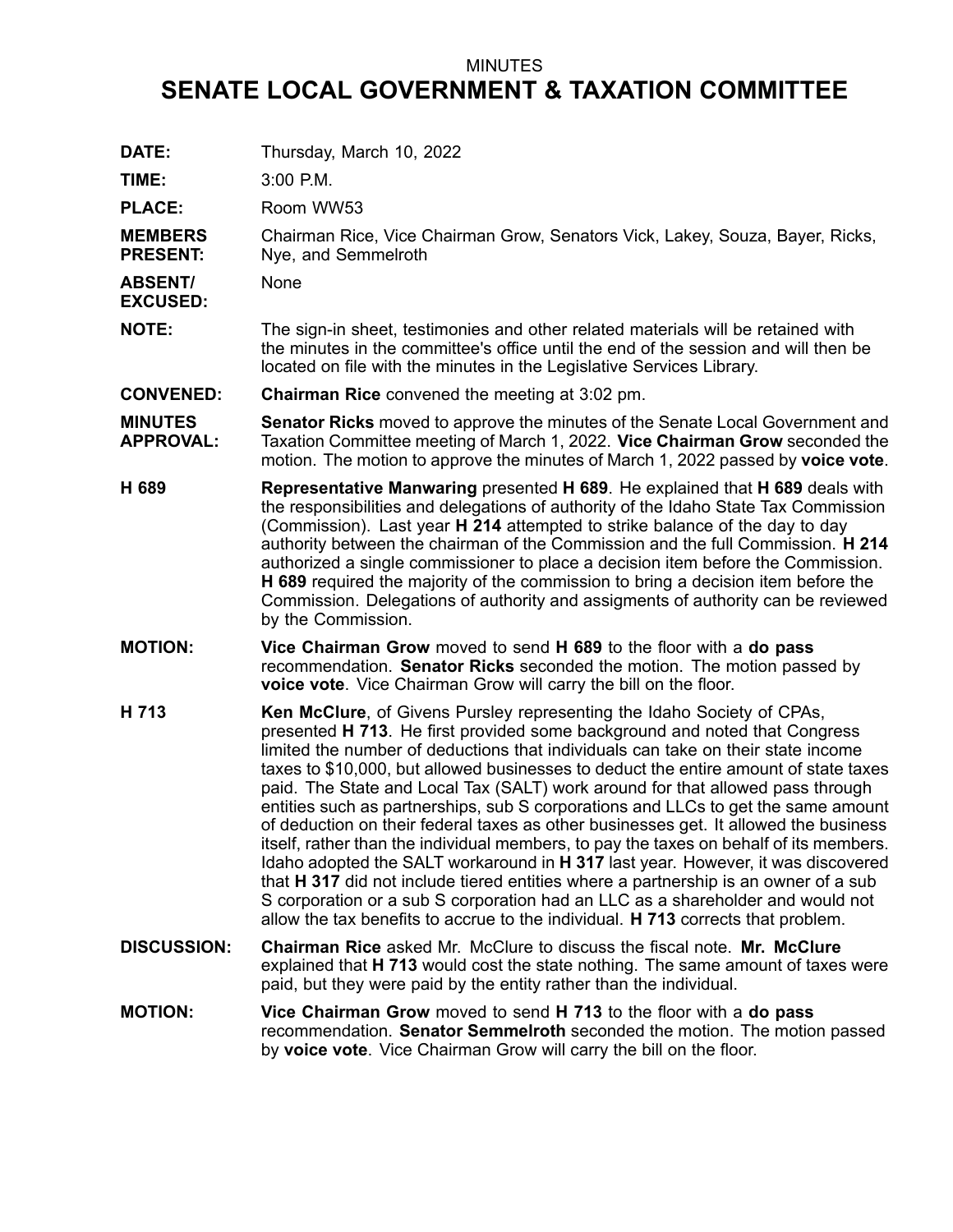- **H 714 Ken McClure**, of Givens Pursley representing the Idaho Society of CPAs, presented **H 714**. He explained that Congress enacted legislation many years ago to allow bonus depreciation, however, Idaho opted to not conform to that legislation due to the high cost. **Mr McClure** stated that **H 714** addressed part of the concerns related to Idaho opting out of the bonus depreciation. He explained that normally, if you take depreciation, it reduces your basis. When you sell the asset you may pay taxes on the gain. Your basis for state tax purposes is the same as for federal tax purposes. Under the bonus depreciation law, you were allowed to take additional depreciation on your federal taxes, but not your state taxes. Legislation last year addressed this discrepancy. However, the Commission had interpreted that legislation as new law rather than <sup>a</sup> clarification of existing law and had continued to use the old law in audits. **H 714** made last year's legislation retroactive and clarified other issues for the Commission.
- **DISCUSSION: Matthew Grow**, with the Idaho Society of CPAs, stated that he was present to answer any questions, but there were none.
- **MOTION: Vice Chairman Grow** moved to send **H 714** to the floor with <sup>a</sup> **do pass** recommendation. **Senator Lakey** seconded the motion. The motion passed by **voice vote**. Vice Chairman Grow will carry on the floor.
- **H 635 Representative Okuniewicz** presented **H 635**. He explained that **H 635** clarifies Idaho Code § 50-222 and allowed <sup>a</sup> property owner to pick which city he or she wants to be annexed to in situations where they live on <sup>a</sup> county property that is contiguous to more than one city. It required that all landowners consent to annexation.
- **TESTIMONY: Shelby White** resident of Star opposed **H 635** because it allowed <sup>a</sup> city to force annexation without any voice.
- **DISCUSSION: Senator Souza** commented that she did not read **H 635** as allowing <sup>a</sup> city to annex landowners within their area of impact.
- **TESTIMONY: Trace Leighton**, representing his homeowner's association, expressed <sup>a</sup> concern regarding forcing residents to be annexed without being given <sup>a</sup> voice. He stated that individuals should be able to rely on an existing comprehensive land use plan and that <sup>a</sup> developer should not be able to purchase land and then ask the city to change the comprehensive land use plan.
- **DISCUSSION: Senator Bayer** stated that she felt that **H 635** required the consent of the landowners prior to annexation. **Vice Chairman Grow** asked whether amending **H 635** to read that "residents" rather than "landowners" could decide which city they wish to be annexed to would make him happier. **Mr. Leighton** replied that it would.
- **TESTIMONY: Mayor John Evans** of Garden City stated that he felt that <sup>a</sup> county's comprehensive land use plan created an expectation and property right. He cited several concerns regarding **H 635**. First, **H 635** was in conflict with Idaho Code § 50-222 that requires the orderly planning and development of <sup>a</sup> parcel. In addition, **H 635** was in conflict with Idaho Code  $\S$  67-6526 that required notice and hearing procedures for establishing or amending an area of impact.
- **DISCUSSION: Senator Ricks** asked whether <sup>a</sup> group of homeowners could decide they want to move to <sup>a</sup> neighboring city. **Mayor Evans** responded that they could, but it required compliance with annexation procedures. **Chairman Rice** asked whether, when <sup>a</sup> city annexed <sup>a</sup> piece of county property, the city determinds the zoning and land use. **Mayor Evans** responded that was correct.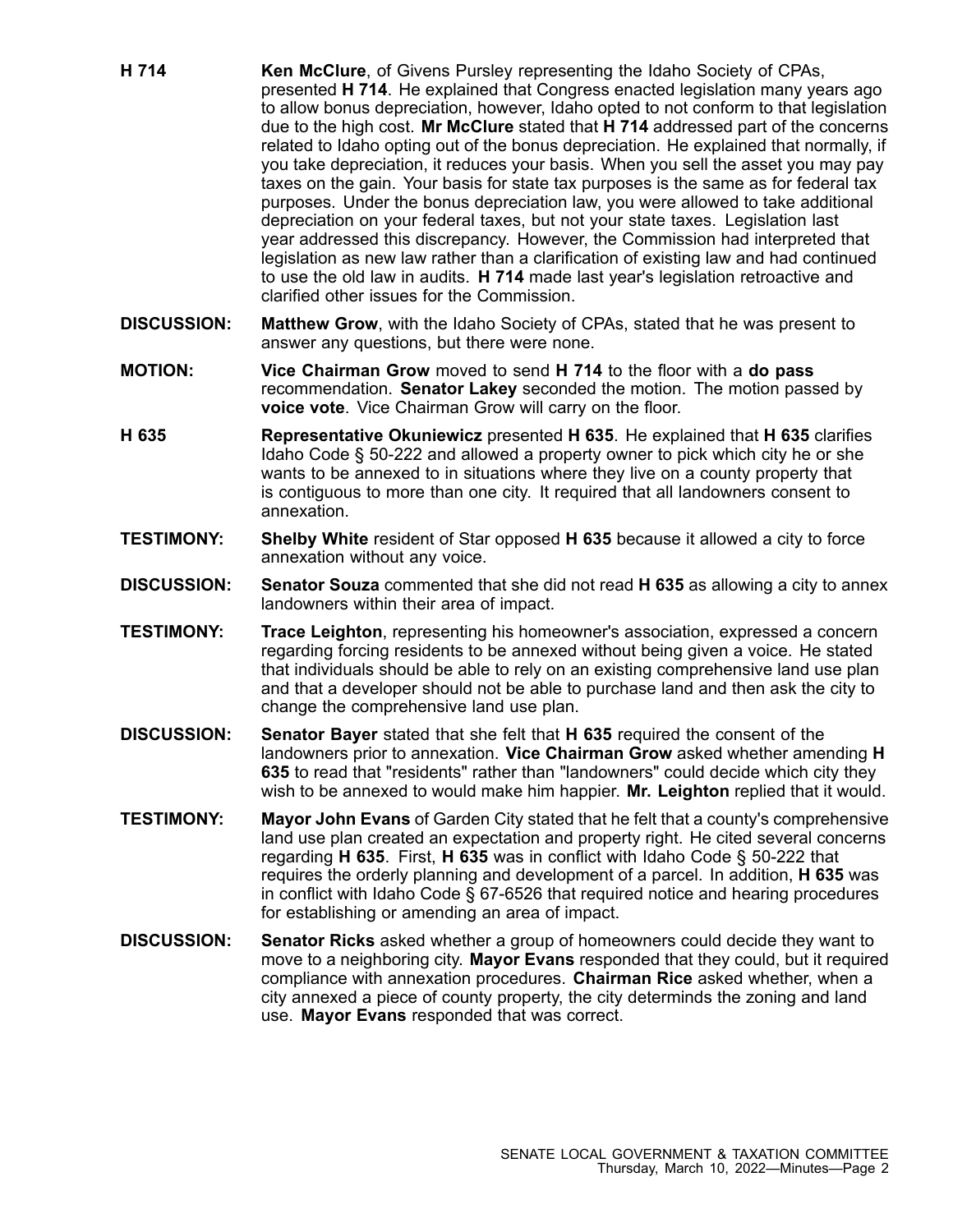**TESTIMONY: Mayor Steve Rule** of Middleton expressed <sup>a</sup> concern regarding action taken by the city of Star to seek approval of the Canyon Commissioners to annex an area already within the city of Middleton's area of impact. He conveyed <sup>a</sup> desire to hold **H 635** and let the process of annexation take play out.

> **Keri Smith**, Chairman of the Board of Canyon County Commissioners. She noted that there were 13 purposes of the Land Use Planning Act (LUPA), the first of which was property rights. The second purpose was to ensure that adequate public facilities and services were provided at <sup>a</sup> reasonable cost. She expressed <sup>a</sup> concern regarding two communities spending taxpayer money on the same infrastructure. She expressed <sup>a</sup> further concern regarding how areas of impact were created. One of the requirements for establishing an area of impact is that the city must be able to annex within <sup>a</sup> reasonable time. A third purpose of LUPA was to support agriculture, but it was difficult for an individual to say that he or she was supporting agriculture when the individual knew that after annexation the property was going to be developed.

> **Scott Emerich**, <sup>a</sup> Star resident, stated that the legislative intent of Idaho Code § 50-222 was that cities should be able to annex lands that are reasonably necessary: 1. To ensure the orderly development of cities, 2. In order to follow efficient and economically viable provision of tax supported and fee supported municipal services, and 3. To enable orderly development of private lands which benefit from cost effective availability of municipal services. Mr. Emerich asserted that by allowing <sup>a</sup> city to annex land and extend into any city's area of impact, the orderly development and cost effective provisions prescribed in the legislative intent were negated.

**Steve Burton**, <sup>a</sup> Star resident, argued that landowners purchased their property with an expectation based on the land use comprehensive plan regarding zoning and lot size. **Senator Vick** noted that the city could change the zoning.

**JoAnn Butler**, <sup>a</sup> Boise resident, asserted that the area of impact statute requires <sup>a</sup> very public process. **H 635** will undermine the power and right of cities and counties to contract with one another to create an area of impact. In addition, it will further undermine the rights of landowners who rely on the promises and obligations.

**Rosalyn Studarus**, <sup>a</sup> Star resident, expressed <sup>a</sup> concern regarding developers coming in and creating denser housing and denser traffic and further expressed concerns about aquifers and water.

**Rodney Ashby**, Nampa city planner, stated that as <sup>a</sup> city planner he was looking for tools for reasonable growth and that would take into account taxpayer dollars. He expressed <sup>a</sup> concern that **H 635** weakened the area of impact.

**DISCUSSION: Senator Vick** referenced earlier testimony and asked whether 16 years was <sup>a</sup> reasonable time within which to have an area of impact and not develop it. **Mr. Ashby** responded that there was not <sup>a</sup> clear answer in Idaho Code.